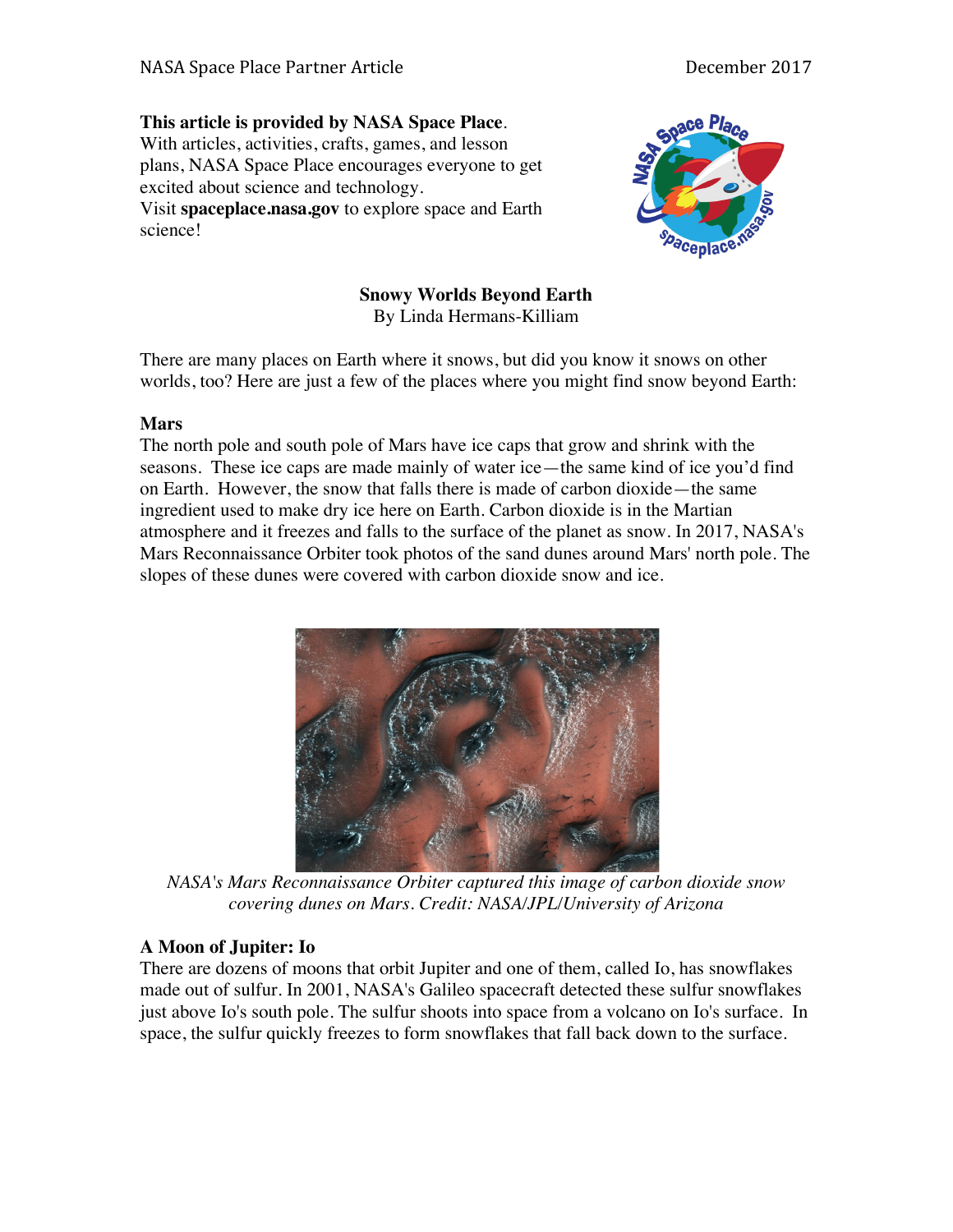

*A volcano shooting molten sulfur out from the surface of Io. Credit: NASA/JPL-Caltech*

## **A Moon of Saturn: Enceladus**

Saturn's moon, Enceladus, has geysers that shoot water vapor out into space. There it freezes and falls back to the surface as snow. Some of the ice also escapes Enceladus to become part of Saturn's rings. The water vapor comes from a heated ocean which lies beneath the moon's icy surface. (Jupiter's moon Europa is also an icy world with a liquid ocean below the frozen surface.) All of this ice and snow make Enceladus one of the brightest objects in our solar system.



*Enceladus as viewed from NASA's Cassini spacecraft. Credit: NASA*

# **A Moon of Neptune: Triton**

Neptune's largest moon is Triton. It has the coldest surface known in our solar system. Triton's atmosphere is made up mainly of nitrogen. This nitrogen freezes onto its surface covering Triton with ice made of frozen nitrogen. Triton also has geysers like Enceladus, though they are smaller and made of nitrogen rather than water.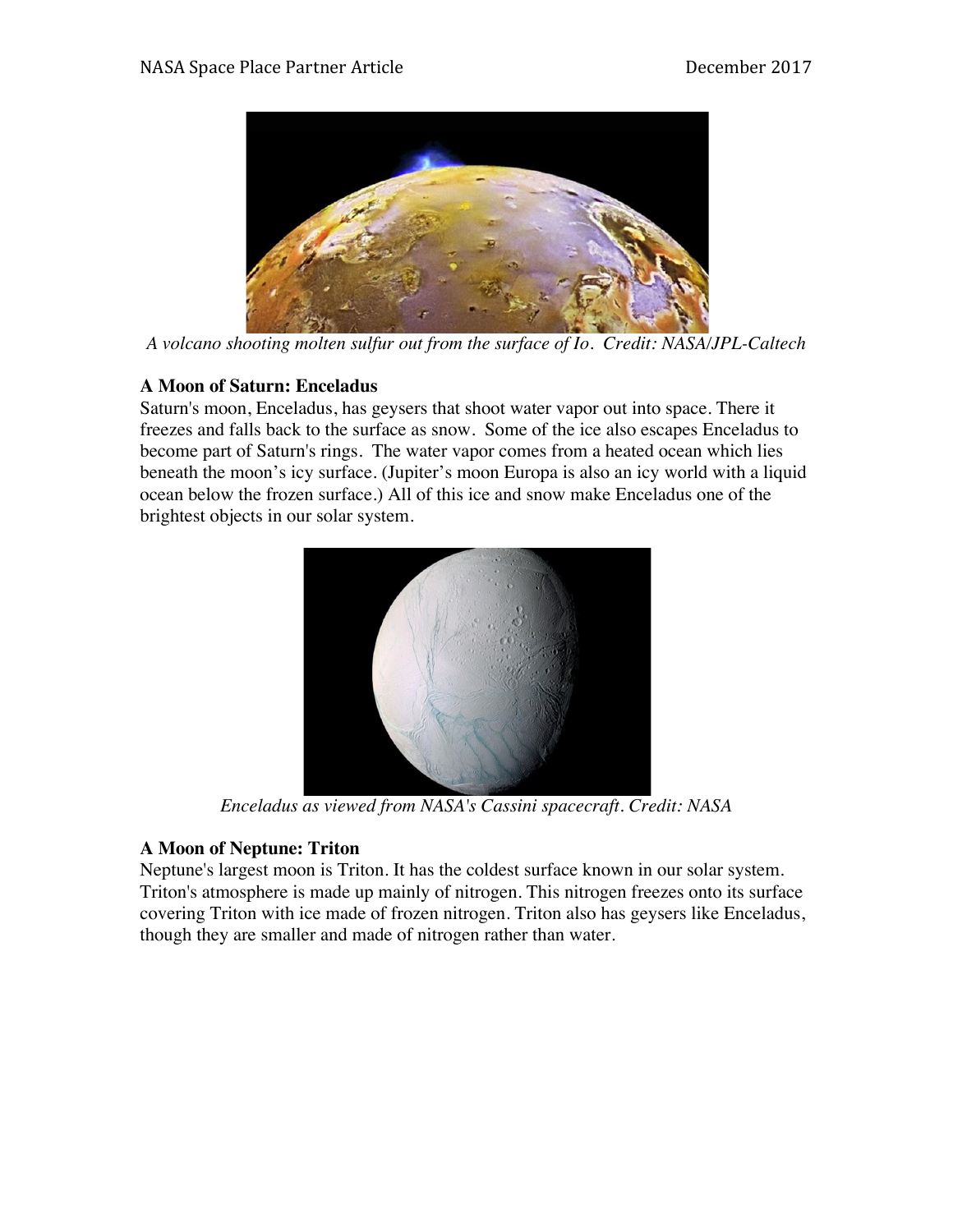

*The Voyager 2 mission captured this image of Triton. The black streaks are created by nitrogen geysers. Credit: NASA/JPL/USGS*

### **Pluto**

Farther out in our solar system lies the dwarf planet Pluto. In 2016, scientists on the New Horizons mission discovered a mountain chain on Pluto where the mountains were capped with methane snow and ice.



*The snowy Cthulhu (pronounced kuh-THU-lu) mountain range on Pluto. Credits: NASA/JHUAPL/SwRI*

### **Beyond Our Solar System**

There might even be snow far outside our solar system! Kepler-13Ab is a hot, giant planet 1,730 light years from Earth. It's nine times more massive than Jupiter and it orbits very close to its star. The Hubble Space Telescope detected evidence of titanium oxide the mineral used in sunscreen—in this planet's upper atmosphere. On the cooler side of Kepler-13Ab that faces away from its host star, the planet's strong gravity might cause the titanium oxide to fall down as "snow."